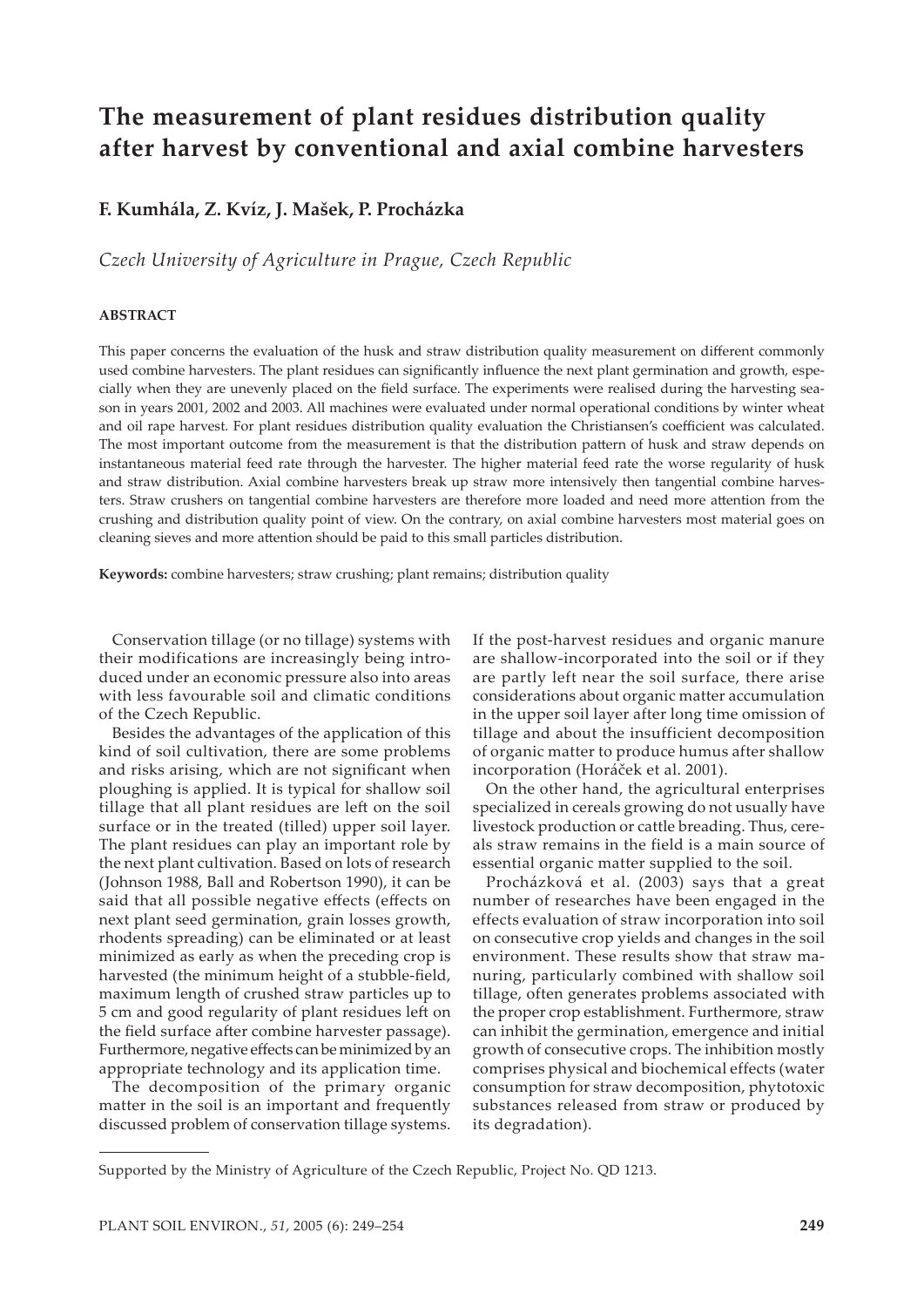Such problems are more frequent under drier conditions and by growing winter cereals because there is a short period between straw incorporation into soil and seeding. Annual straw manuring at repeated cereals growing usually leads to an abundant soil supply with organic matter. Both deficient and excessive supply of organic matter into soil can adversely affect the quality of the soil environment and grown crops.

According to the described results it has been revealed, from the previous crop harvest point of view, that the cross irregularity of husk and straw distribution is a very significant point for the start of the next crop planting. Kvíz et al. (2003) measured the distribution quality of plant residues after harvest by different combine harvesters under normal operational conditions on two different plants, winter wheat and oil rape during one harvesting season. One from the outcomes of these measurements was that the irregularity of crop residues' distribution was always increasing with increasing feed rate of combine harvester.

This article concerning the husk and straw distribution cross irregularity follows up with the measurement mentioned above.

The main subject of this article is the observation of the husk and straw distribution cross irregularity on axial and tangential combine harvesters in a real operation during three consequent harvesting seasons.

#### **MATERIAL AND METHODS**

Crushing mechanisms of combine harvesters have to ensure a good quality of straw crushing (90% of all particles must be shorter than 80 mm) (Kumhála et al. 2002) and the crushed straw and other organic remains (husks, weed seeds, grain losses etc.) have to be evenly distributed along the working width of the machine.

The straw and husk distribution quality was observed after each passage of a combine harvester in 6 m wide strip where the crop residues should have been distributed on a field surface. This 6 m wide strip corresponded with the machine's working width and was divided into 0.5 m intervals. Then, all plant residues were collected from  $0.1 \text{ m}^2$  area.

The measurement of a husk and straw distribution pattern was carried out on Case IH 2188 combine harvester with an axial threshing system and on John Deere 2264 with a conventional tangential threshing system. Thereby, it was possible to compare two completely different systems of threshing process and to observe a possible influence on straw and husk distribution quality.

Combine harvester John Deere 2266 was equipped with 199 kW engine power; 5.9 m header in width;

660 mm threshing drum in diameter and 1670 mm in width; total concave area  $5.83 \text{ m}^2$ ; total straw walkers area 7.67 m<sup>2</sup>; total sieves area 5.83 m<sup>2</sup>; standard straw chopper equipped; twin vane-disc chaff distributor mounted (JD equipment retrofitting).

Combine harvester Case IH 2188 was with 196 kW engine power; 5.9 m header in width; rotor placed longitudinally; 762 mm rotor in diameter; 2970 mm rotor in length; total cleaning area 5.12 m<sup>2</sup>; standard straw chopper and two disc chaff-straw distributor mounted. For the measurements Case IH combine harvester with the husk distributor's improvement (described by Kumhála et al. 2002) was used in all cases.

The number of repetitions by each measurement variant was three at minimum. It means we had 12 interval samples from one combine passage with three or more repetitions.

Our experiments were realised during the harvesting season in July and August in years 2001, 2002 and 2003. All measurements were carried out at Ing. Zdeněk Kvíz's farm in Bratřínov village in the field called Za Chadimou and Struha. The samples were being taken under normal operational conditions and therefore represent common machine setting, forward speed and harvested plant state suitable for optimal harvest.

## **Measurement conditions**

Oil rape harvest – combine harvester setting by the manufacturer recommendations, working speed 5–8 km/h, grain moisture 9%, straw moisture 15%. The average yield was different during harvesting years and varied from 1.1 t/ha (2003) to 2.7 t/ha (2001). In 2002, the measurement on oil rape was not carried out because of the very difficult harvesting conditions after the floods in the Czech Republic.

Winter wheat harvest – combine harvester setting by manufacturer recommendations, working speed 4.5–7 km/h, grain moisture 14%, straw moisture 16%, average yield varied from 2.7 t/ha (2003) to 4.8 t/ha (2001).

The measurement of husk and straw distribution quality on Case IH combine harvester was also carried out in 1999 (Kvíz et al. 2003). It was the first measurement for gaining a general idea about this problem.

For plant residues' distribution quality evaluation the Christiansen's coefficient was used. This coefficient determines a percentage deviation of each measurement from all measurements' arithmetic mean. When these deviations are small the value of Christiansen's coefficient is close to 1 (100%) and *vice versa*. The coefficient is calculated using following formula: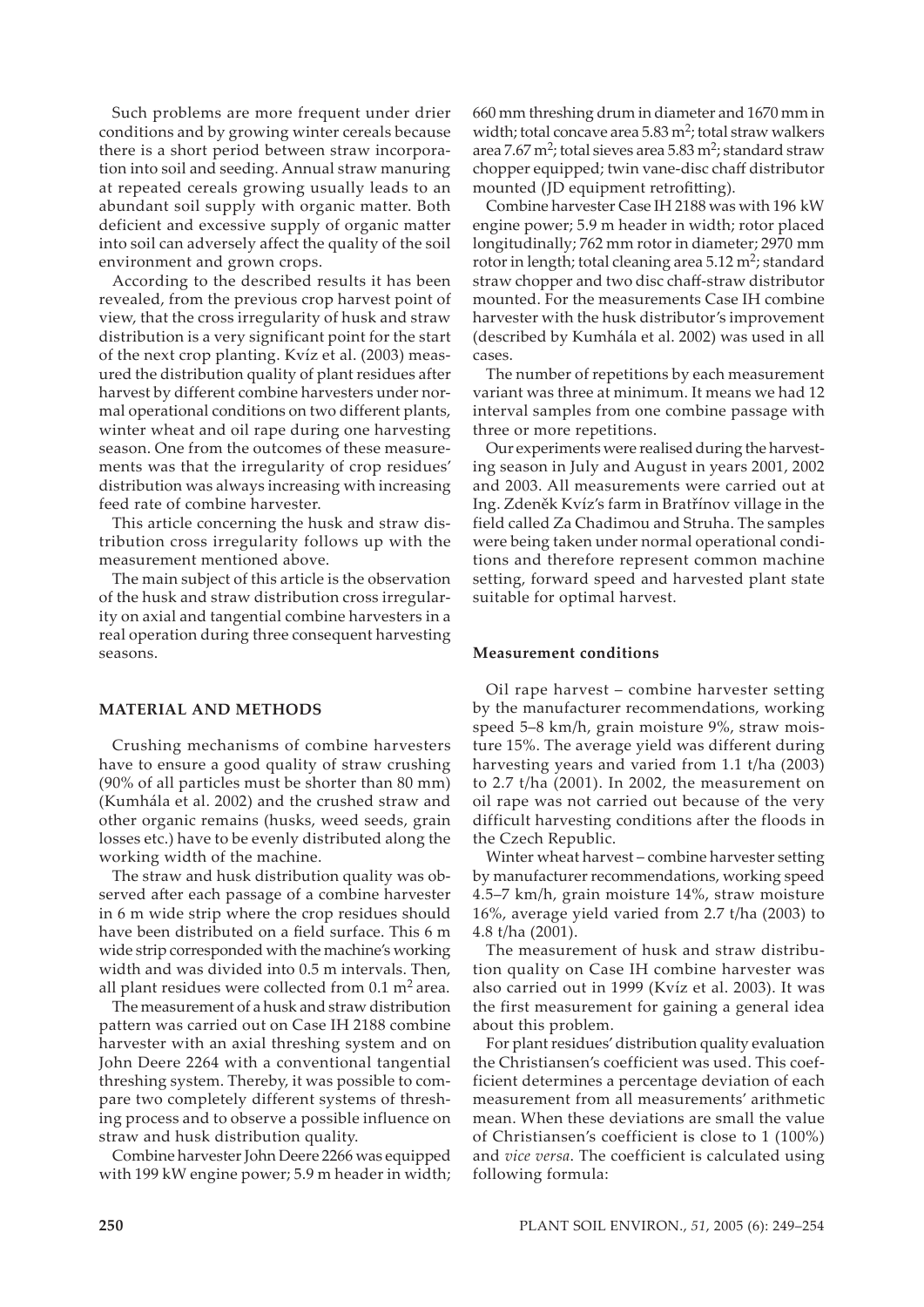$$
C_u = \left[1 - \left(\sum_{i=1}^n |i_{si} - i_m|/n \cdot i_m\right)\right]
$$

where:  $i_{si}$  – weight of an *i* interval sample (g)  $i_m$  – arithmetic mean of  $i_{si}$  values (g) *n* – number of samples

This coefficient is accepted by various standards (ASAE 1983, ČSN 11 0046) and is frequently used for evaluation water distribution uniformity of irrigators etc.

## **RESULTS AND DISCUSSION**

For every measurement the Christiansen's coefficient was counted separately for husk and for straw remains. It was assumed that the distribution quality of crop remains would depend also on their immediate amount so the Christiansen's coefficient was calculated in dependence on the total observed weight of the straw and/or husk per square meter in one measurement (composed of 12 interval samples) as well.

These values were processed separately for oil rape and winter wheat, each time for straw and husks separately and for both evaluated combine harvesters. Graphical evaluation of our measurement was carried out by means of MS Excel charts. It was decided to use the range of Christiansen's coefficient in the interval from 0 to 1 (it means not in %) for charting.

# **Oil rape**

The results of distribution quality evaluation for the oil rape harvest appears in the charts on Figure 1 (straw distribution) and Figure 2 (husk distribution). It follows from presented charts that the measurement for oil rape were realised during two harvesting seasons only (2001 and 2003). The measurement in the harvesting season 2002 was not possible to realise because of problems



Figure 1. Dependence of Christiansen's coefficient value on amount of oil rape straw



Figure 2. Dependence of Christiansen's coefficient value on amount of oil rape husks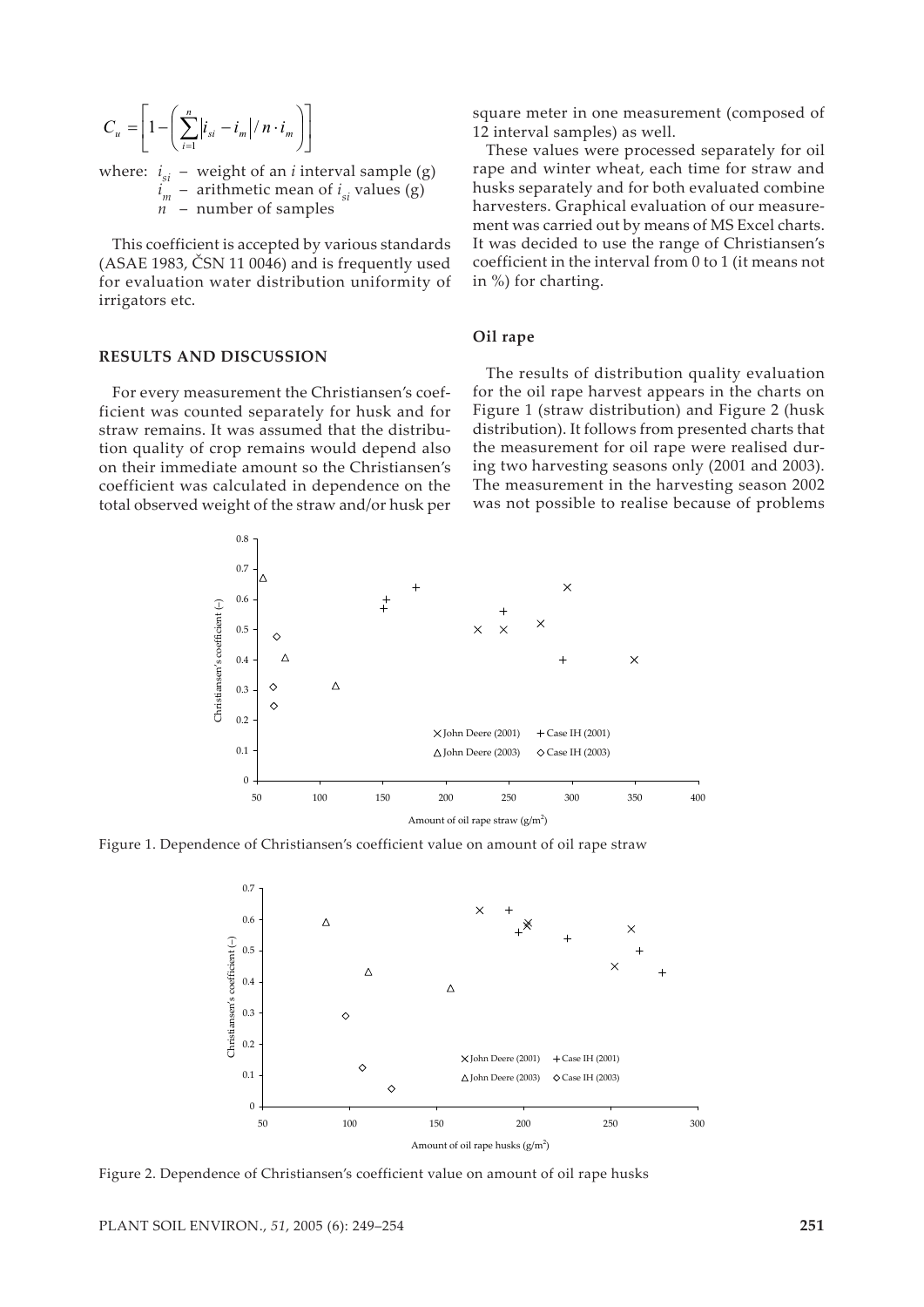connected with floods during summertime in the Czech Republic.

It is evident from both charts that the amount of harvested material per square meter was considerably higher during the measurements carried out in 2001 in comparison with the measurements from 2003. It was caused by a small amount of precipitations during the summer period of this year. In consequence of this fact the oil rape yield was relatively low in this year (fluctuated around average value of 1 t/ha) and the amount of plant residues was smaller as well. As opposed to the season 2001 the conditions for oil rape production were relatively favourable and the average yield from the tested fields fluctuated around 2.7 t/ha. The amount of plant residues was also higher in this year for that reason.

Another finding was that the amount of straw seems to be higher for John Deere combine harvester than for Case IH combine and on the other hand the amount of husks and other small particles seems to be higher for Case IH than for John Deere. This fact can bear on different threshing system of evaluated machines. The cleaning sieves on axial combine harvesters (Case IH) gather more small plant particles in comparison with conventional tangential harvesters (John Deere). These particles flow from threshing process where material stays longer in the space between the threshing drum and concave by using an axial threshing system. Because of the axial threshing system, straw is therefore more broken up than by using tangential threshing system.

According to the evaluation of the dependence of straw distribution quality on straw weight per square meter (Figure 1) it is possible to derive the following statements. The regularity of oil rape straw distribution seems to be decreasing when the amount of straw increases. It follows especially from the measurement carried out in 2001. Unfortunately it is difficult to underlay this finding by a statistical evaluation because of the small number of measurements, which was caused by a very demanding measuring method, timeconsuming samples taking and difficult situation during normal operational harvesting conditions. The *R*-Squared value for linear regression were found  $R^2$  = 0.68 for Case IH and  $R^2$  = 0.1 only for John Deere. The situation in 2003 was worse then in 2001, the dispersion of measured values was relatively high and all measurements were carried out with almost the same amount of straw. From John Deere measurements it is possible to derive the same conclusion described above in 2001.

For the quality of husks and other plant remains distribution it is possible to derive, from Figure 2, almost the same conclusion like in the case of straw distribution quality evaluation. The *R*-Squared

values for the linear regression are better for the measurements from 2001 than in the case of straw evaluation ( $R^2$  = 0.86 for Case IH and  $R^2$  = 0.51 for John Deere).

The distribution uniformity is comparable for both evaluated machines in the case of higher material amount. If the amount of material is smaller the results of Christiansen's coefficient are better for John Deere combine harvester in both cases (straw and husks). It is necessary to add here that worse uniformity of relatively small amount of plant residues does not have to play so important role like in the case of high amount of plant residues.

#### **Winter wheat**

The results from winter wheat measurement are in the charts in Figures 3 and 4. It was possible to compare the quality of plant remains distribution for both machines during all three years in this case. As follows from these charts, the amount of plant remains was the highest in 2001. This situation is similar to the case of oil rape. Both years (2002 and 2003) were not favourable for winter wheat production from the weather point of view. The average yield of wheat fluctuated around 2.7 t/ha in 2002 and around 3.3 t/ha in 2003 only in comparison with the relatively favourable year 2001 (average yield 4.8 t/ha). The amount of winter wheat plant remains was smaller as well which can be seen in Figures 3 and 4.

The amount of straw (Figure 3) was almost the same for both machines in 2001 and 2003 but in 2002 the higher amount of straw were observed after the John Deere combine harvester passage. The amount of husk and other small remains was higher after John Deere in 2001 and 2002 (Figure 4). It can be derived from this fact that in 2002 John Deere combine harvester worked on the better crop than Case IH. It could also explain the worse distribution quality especially of husks and also the straw of the John Deere in this year. Since the distribution quality was worse for both machines it is possible to explain this by less favourable working conditions during these measurements or by different setting of combine harvesters.

The dependence of distribution quality on distributed material amount seems to be similar to the case of oil rape harvest: the higher amount of plant residues the worse regularity of distribution. This finding follows especially from the measurements carried out in 2001 (average  $R^2$  = 0.72), but the same trends (not so significant) are possible to observe in 2002 and 2003.

The most important outcome from the presented measurement of combine harvesters husk distributors' work quality is that cross irregularity of husk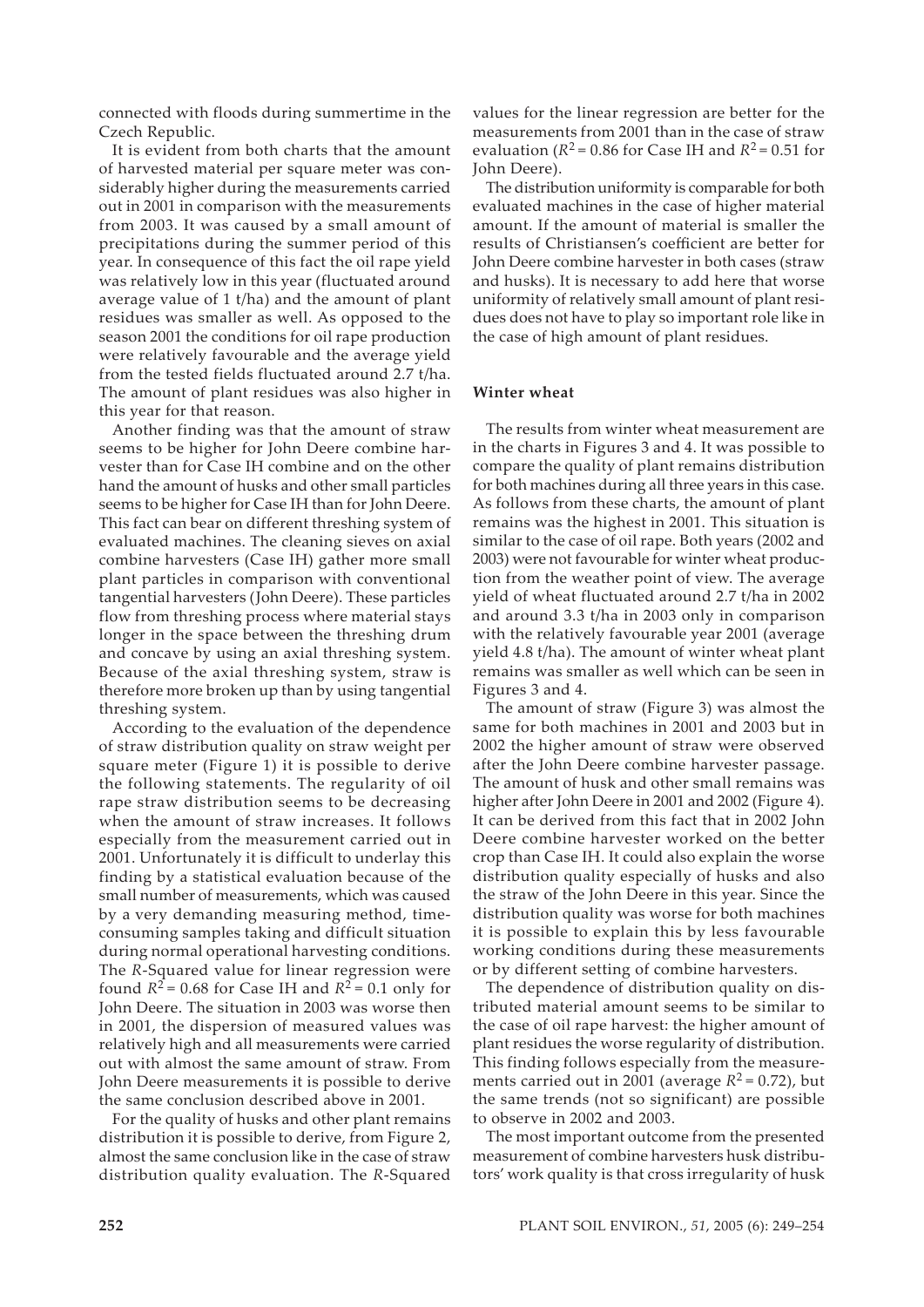

Figure 3. Dependence of Christiansen's coefficient value on amount of winter wheat straw 0 50 100 150 200 250 300 350



Figure 4. Dependence of Christiansen's coefficient value on amount of winter wheat husks

and straw distribution very probably depends on the instantaneous amount of harvested material. The more amount of material, the worse regularity of husk, and straw distribution. From a practical point of view it can be recommended to pay an adequate attention to this problem especially when using conservation tillage and when the preceding crop had a high yield and high amount of crop residues.

All kinds of straw choppers on combine harvesters have optional settings for deflection blades and it is largely possible to set the angle of husk spreader as well. It is becoming necessary to set not only the threshing and cleaning mechanisms on combine harvesters but also husk and straw distribution mechanisms.

Axial combine harvesters, thanks to their technological process of threshing, break up straw more intensively than tangential combine harvesters. Straw crushers on tangential combine harvesters

are therefore more loaded and need more attention to be paid to from the crushing and distribution quality point of view. On the contrary, on axial combine harvesters most material goes on cleaning sieves and more attention should be paid to this small particles distribution.

#### **REFERENCES**

- Ball B.C., Robertson E.A.G. (1990): Straw incorporation and tillage methods: straw decomposition, denitrification and growth and yield of winter barley. Journal of Agricultural Engineering Research: 223–243.
- Horáček J., Ledvina R., Raus A. (2001): The content and quality of organic matter in cambisol in a long-term no-tillage system. Rostlinná Výroba, *47*: 205–210.
- Johnson R.R. (1988): Soil engaging tool effects on surface residue and roughness with chisel-type imple-